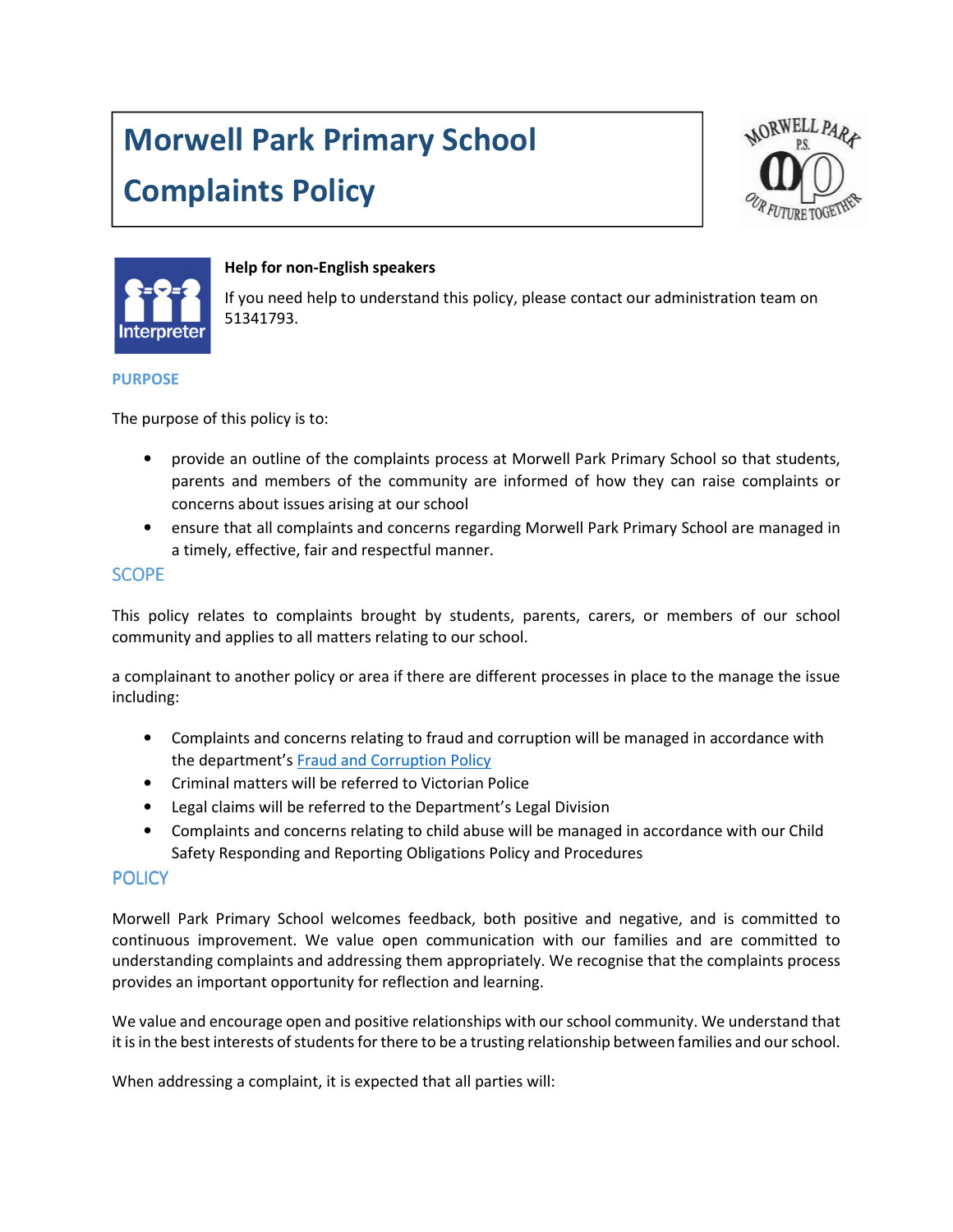- be considerate of each other's views and respect each other's role
- be focused on resolution of the complaint, with the interests of the student involved at the centre
- act in good faith and cooperation
- behave with respect and courtesy
- respect the privacy and confidentiality of those involved, as appropriate
- operate within and seek reasonable resolutions that comply with any applicable legislation and Department policy.
- recognise that schools and the Department may be subject to legal constraints on their ability to act or disclose information in some circumstances.

# Complaints and concerns process for students

Morwell Park Primary School acknowledges that issues or concerns can cause stress or worry for students and impact their wellbeing and learning. Morwell Park Primary School encourages our students to raise issues or concerns as they arise so that we can work together to resolve them.

Students with a concern or complaint can raise them with a trusted adult at school, for example, with their classroom teacher, Wellbeing staff, Koorie Education Support Officers, Education Support staff, Social Worker, Principal or Assistant Principal. This person will take your concern or complaint seriously and will explain to you what steps we can take to try to resolve the issue and support you.

You can also ask your parent, carer or another trusted adult outside of the school, to talk to us about the issue instead. Information about our parent/carer complaints and concerns process is outlined further below. The parent/carer process also applies to students who are mature minors, refer to: Mature Minors and Decision Making.

Other ways you can raise a concern or complaint with us include:

- talking to a member of the Junior School Council about your concern and any suggestions you have for resolving it
- participating in our Attitudes to School Survey (for Grades 4-6)
- documenting your issue or concern via the SeeSaw platform
- writing a note for our anonymous student suggestions box in the Ready Room

Further information and resources to support students to raise issues or concerns are available at:

- Report Racism Hotline (call 1800 722 476) this hotline enables students to report concerns relating to racism or religious discrimination
- Reach Out
- Headspace
- Kids Helpline (call 1800 55 1800)
- Victorian Aboriginal Education Association (VAEAI)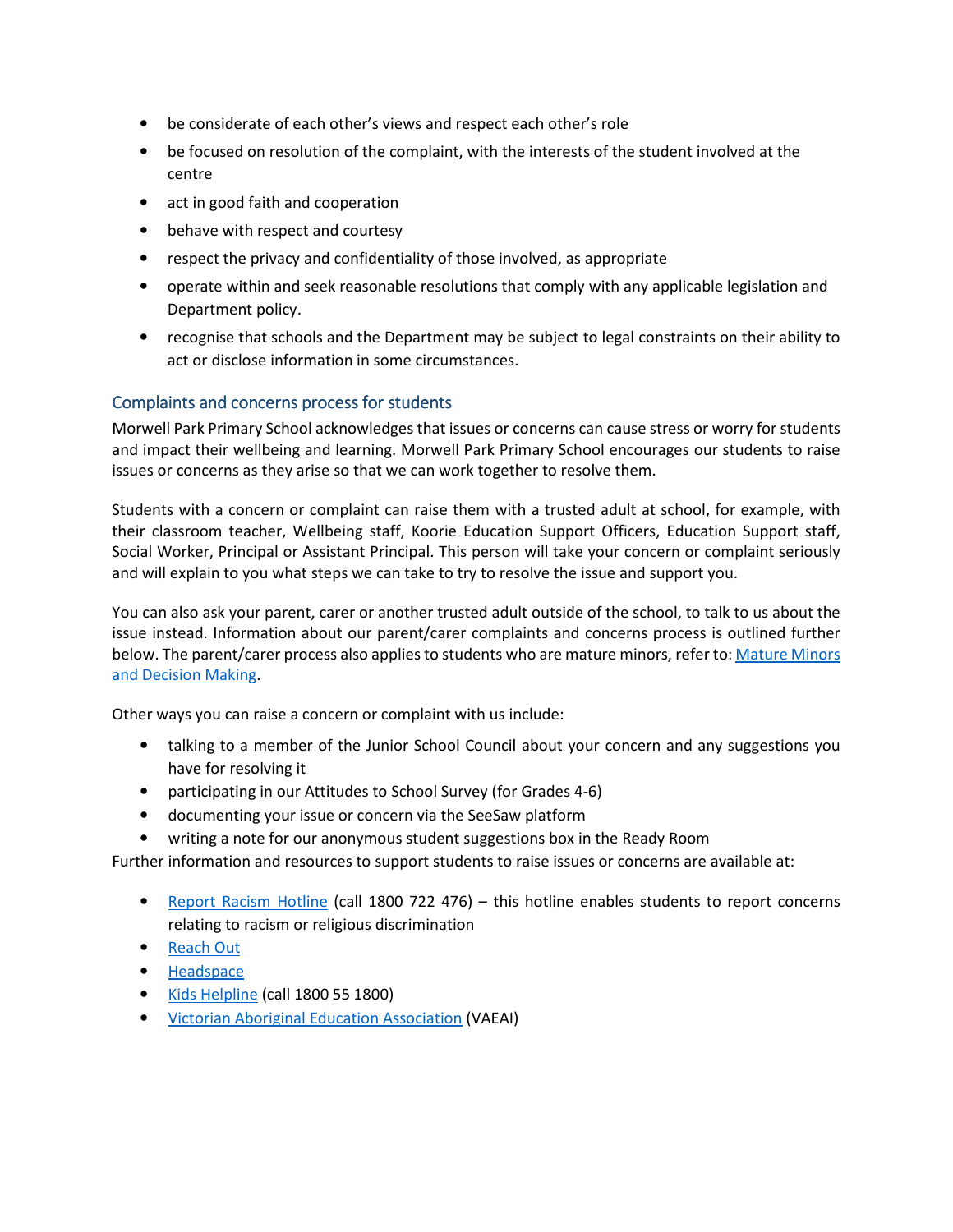# Complaints and concerns process for parents, carers and community members

#### Preparation for raising a concern or complaint

Morwell Park Primary School encourages parents, carers or members of the community who may wish to submit a complaint to:

- carefully consider the issues you would like to discuss
- remember you may not have all the facts relating to the issues that you want to raise
- think about how the matter could be resolved
- be informed by checking the policies and guidelines set by the Department and Morwell Park Primary School (see "Further Information and Resources" section below).

#### Support person

You are welcome to have a support person to assist you in raising a complaint or concern with our school. Please advise us if you wish to have a support person to assist you, and provide their name, contact details, and their relationship to you.

#### Raising a concern

Morwell Park Primary School is always happy to discuss with parents/carers and community members any concerns that they may have. Concerns in the first instance should be directed your child's teacher, Assistant Principal or Principal. Where possible, school staff will work with you to ensure that your concerns are appropriately addressed.

#### Making a complaint

Where concerns cannot be resolved in this way, parents or community members may wish to make a formal complaint to the Principal or Assistant Principal, noting that formal complaints should be directed to a member of the school's leadership team.

If you would like to make a formal complaint, in most cases, depending on the nature of the complaint raised, our school will first seek to understand the issues and will then convene a resolution meeting with the aim of resolving the complaint together. The following process will apply:

- 1. Complaint received: Please either email, telephone or arrange a meeting through the front office with the Assistant Principal or Principal, to outline your complaint so that we can fully understand what the issues are. We can discuss your complaint in a way that is convenient for you, whether in writing, in person or over the phone.
- 2. Information gathering: Depending on the issues raised in the complaint, the Principal, Assistant Principal or nominee may need to gather further information to properly understand the situation. This process may also involve speaking to others to obtain details about the situation or the concerns raised.
- **3. Response:** Where possible, a resolution meeting will be arranged with the Assistant Principal/Principal to discuss the complaint with the objective of reaching a resolution satisfactory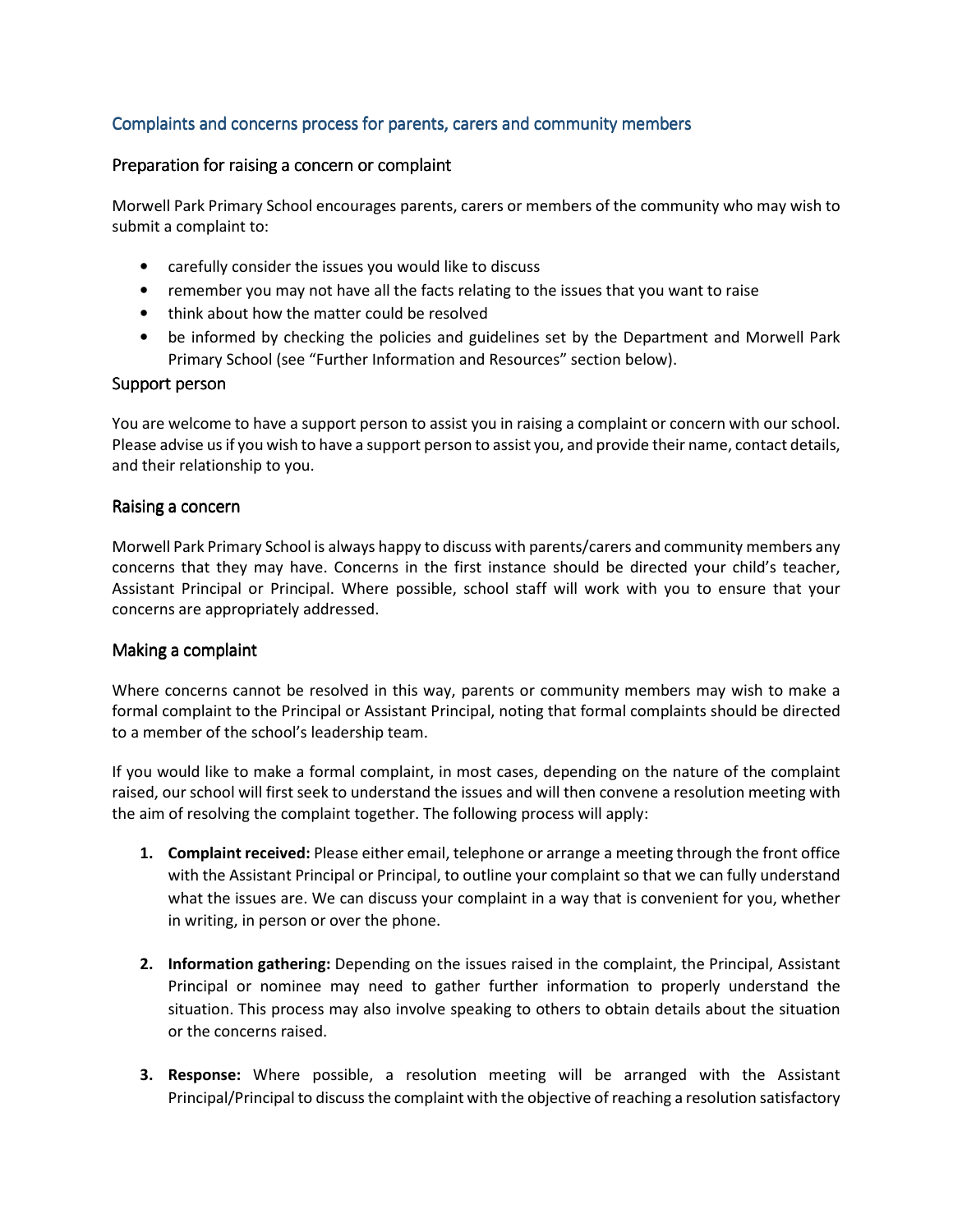to all parties. If after the resolution meeting we are unable to resolve the complaint together, we will work with you to produce a written summary of the complaint in the event you would like to take further action about it. In some circumstances, the Principal may determine that a resolution meeting would not be appropriate. In this situation, a response to the complaint will be provided in writing.

## 4. Timelines

Morwell Park Primary School will acknowledge receipt of your complaint as soon as possible (usually within two school days) and will seek to resolve complaints in a timely manner. Depending on the complexity of the complaint, Morwell Park Primary School may need some time to gather enough information to fully understand the circumstances of your complaint. We will endeavour to complete any necessary information gathering and hold a resolution meeting where appropriate within 10 working days of the complaint being raised. In situations where further time is required, Morwell Park Primary School will consult with you and discuss any interim solutions to the dispute that can be put in place.

Please note that unreasonable conduct (e.g. vexatious complaints) may need to be managed differently to the procedures in this policy.

# Resolution

Where appropriate, Morwell Park Primary School may seek to resolve a complaint by:

- an apology or expression of regret
- a change of decision
- a change of policy, procedure or practice
- offering the opportunity for student counselling or other support
- other actions consistent with school values that are intended to support the student, parent and school relationship, engagement, and participation in the school community.

In some circumstances, Morwell Park Primary School may also ask you to attend a meeting with an independent third party, or participate in a mediation with an accredited mediator to assist in the resolution of the dispute.

#### Escalation

If you are not satisfied that your complaint has been resolved by the school, or if your complaint is about the Principal and you do not want to raise it directly with them, then the complaint should be referred to the South Eastern Regional Office on Phone: 1300 338 738 or email: sevr@education.vic.gov.au

Morwell Park Primary School may also refer a complaint to the South Eastern Regional Office if we believe that we have done all we can to address the complaint.

For more information about the Department's parent complaints process, including the role of the Regional Office, please see: Raise a complaint or concern about your school.

#### Record keeping and other requirements